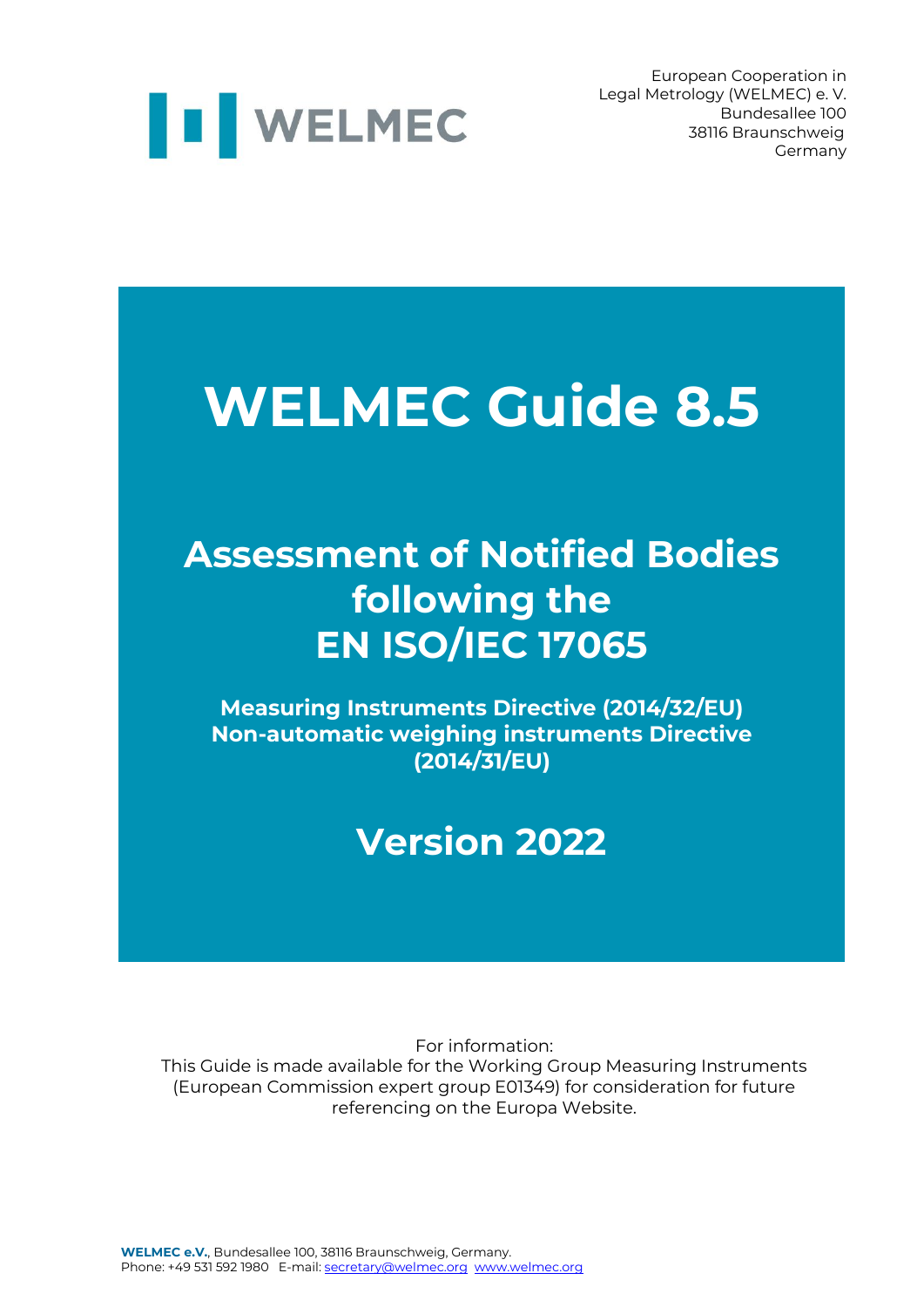# **II** WELMEC

WELMEC e.V. is a cooperation between the legal metrology authorities of the Member States of the European Union and EFTA. This document is one of a number of Guides published by WELMEC e.V. to provide guidance to manufacturers of measuring instruments and to notified bodies responsible for conformity assessment of their products. The Guides are purely advisory and do not themselves impose any restrictions or additional technical requirements beyond those contained in relevant EU Directives. Alternative approaches may be acceptable, but the guidance provided in this document represents the considered view of WELMEC e.V as to the best practice to be followed.

Published by: WELMEC Secretariat

E-mail: secretary@welmec.org Website: www.welmec.org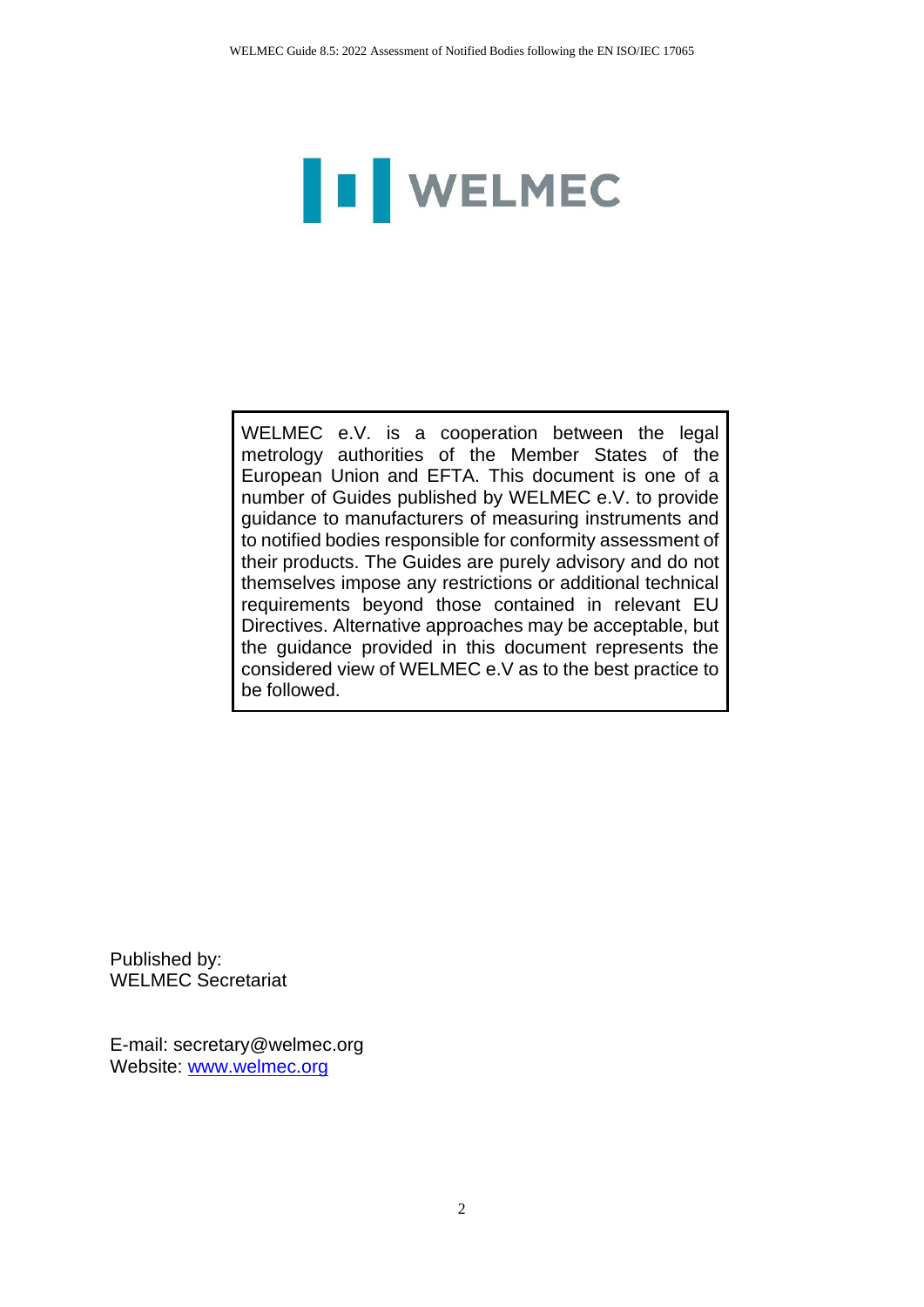This guide is one of those who complete the general guide on the assessment and operation of notified Bodies performing conformity assessment in the application of 2014/31/EU directive (hereinafter as the "NAWID") and 2014/32/EU directive (hereinafter as the "MID"). Several guides have been established for the detailed application of some modules of MID and NAWID. These guides should not be read without taking into consideration all relevant aspects in all the guides related to a module.

The Guide is purely advisory and does not impose any restrictions or additional technical requirements beyond those contained in the MID and NAWID. Alternative approaches may be acceptable, but the guidance provided in this document represents the considered view of WELMEC as to the best practice to be followed. However, it is intended that the procedures as described in the guide must be followed if it is to be claimed that the guide has been applied.

### **INTRODUCTION**

This document is intended to provide guidance in order to facilitate the harmonized assessment of notified bodies (NB) following the EN ISO/IEC 17065 for the application of the following conformity assessment modules: B, D, and F according to MID and NAWID and H1 according to MID.

The document is focused on these modules, but the guide may also be used for other modules as foreseen in guide 8.0.

17065 is a standard which is used in order to operate a certification program according to the MID and the NAWID. Therefore accreditation/assessment bodies are encouraged to take into account the relevant technical WELMEC guides which are related to the two directives.

As the conformity to EN ISO/IEC 17065 appears to be the most appropriate generic standard in order to give presumption of conformity for these conformity assessment modules in relation to MID and NAWID, this document is built according to the structure of this standard. For conformity assessment modules F and F1 for which EN ISO/IEC 17020 is also possible (see WELMEC guide 8.0), the WELMEC guide 8.7 could be used alternatively.

This document could be used for assessment of bodies in charge of similar conformity assessment procedures with appropriate adaptations, for instance issuing of national type examinations certificates.

The right column in this document provides guidance that can also be used in the cases where the Notifying authorities have chosen other ways than accreditation to prove the conformity.

In all the cases, where a provision exists in the right column, it must correspond to a provision in the quality system of the NB, demonstrating that it takes the appropriate provisions in order to meet the requirements.

Where it is written "Applicable such as described" in the right column, this means that the standard applies as such and does not need additional specific guidance.

This guide is not intended to substitute any other guidance available on the new approach, in particular the Blue Guide.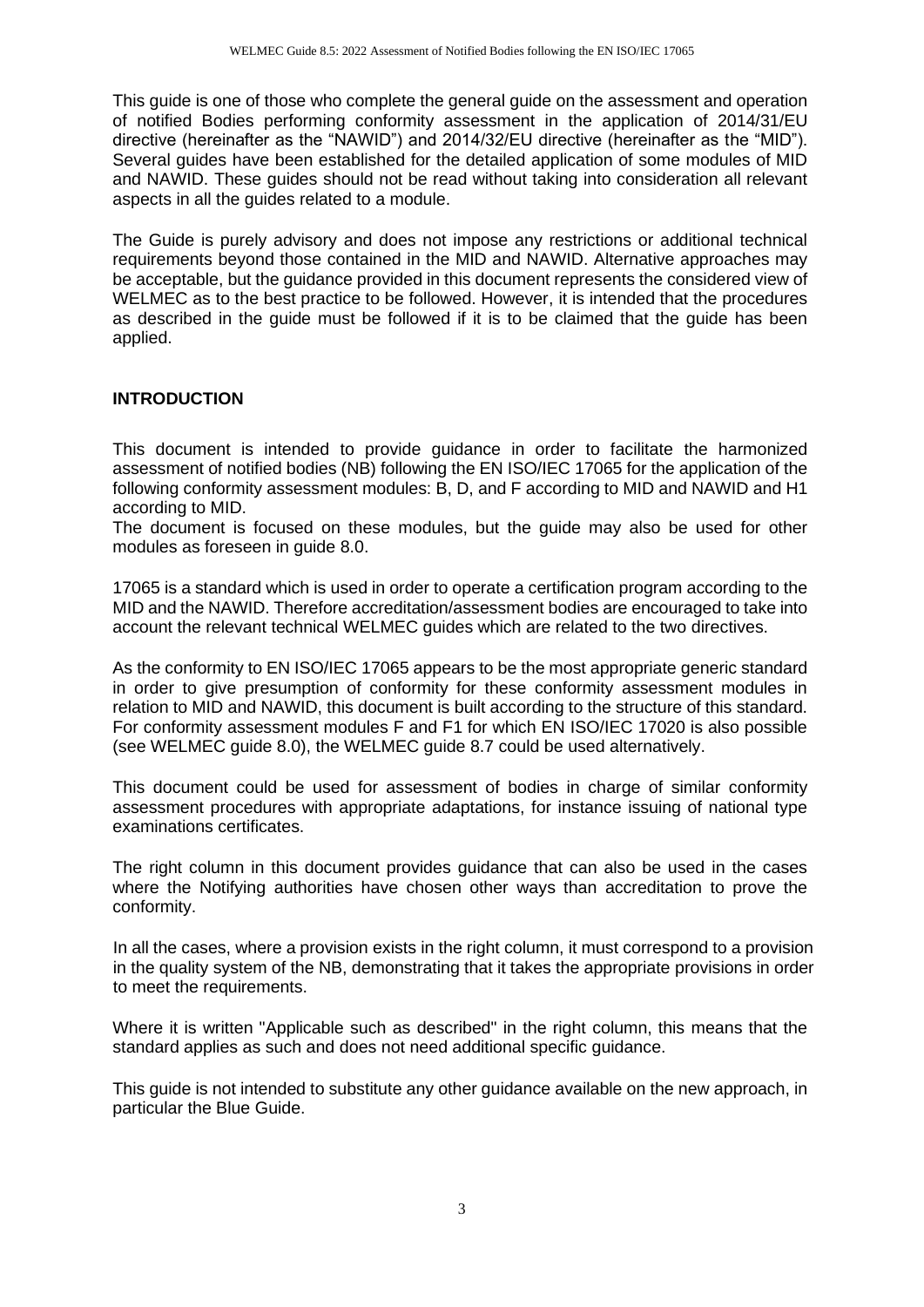### **PRELIMINARY CONSIDERATIONS ON TYPE EXAMINATION (module B)**

The tests performed in the scope of a type examination constitute essential aspects of the procedure (when they are necessary). Nevertheless, reliable tests may be performed by any laboratory having the necessary procedures and competencies and having demonstrated a sufficient impartiality. On the contrary, the assessment of conformity performed by the NB necessitates a very good knowledge of all the applicable requirements and of legal metrology in general, in particular as far as some specific aspects such as suitability for use and fraud resistance are concerned.

Another particularity of type examination is that the measuring instrument must be capable of meeting all the applicable requirements without non-allowed adjustments or modifications. When tests are used for demonstrating conformity, they must be performed under conditions which give confidence in the respect of this fundamental principle. When tests are not performed, this assumption remains also valid.

Is it pointed out that when tests are referred to in this document, this does not mean that they are necessary in any case. In such an occurrence, a reference to tests is made without prejudice of the three possibilities provided in the module B (Module B section 2 of MID and module B section 1.2 of NAWID). It may be also noticed that these three possibilities are traditional solutions used in legal metrology (see the WELMEC Guide 8.3 Application of module B for more information).

It is also pointed out that the tests referred to in this document are those which are considered necessary by the NB for the demonstration of conformity according to module B and not those performed by the manufacturer as the supporting evidence being part of his technical documentation (see the WELMEC Guide 8.3 Application of module B for more information).

#### **PRELIMINARY CONSIDERATIONS ON CONFORMITY TO TYPE BASED ON QUALITY ASSURANCE OF THE PRODUCTION PROCESS (module D) AND CONFORMITY BASED ON FULL QUALITY ASSURANCE PLUS DESIGN EXAMINATION (module H1)**

An NB performing assessment and approval on quality assurance of the production process or on full quality assurance may use assessors that are not of its staff, provided the audit team fulfills the necessary requirement on the level of qualification and expertise of the assessor(s), as referred to in the MID and NAWID.

The assessors shall have adequate knowledge of the technology and applications of the instruments that are to be examined. An expert in legal metrology having the appropriate knowledge of the category of instruments shall be part of the assessment teams.

Concerning H1 where there is a combination of design examination and full quality assurance, members of the assessment team all together shall have competence in both fields and shall exchange information during the assessment process.

| EN ISO/IEC 17065 chapter | <b>Guidance</b>              |
|--------------------------|------------------------------|
| 1 Scope                  | Applicable such as described |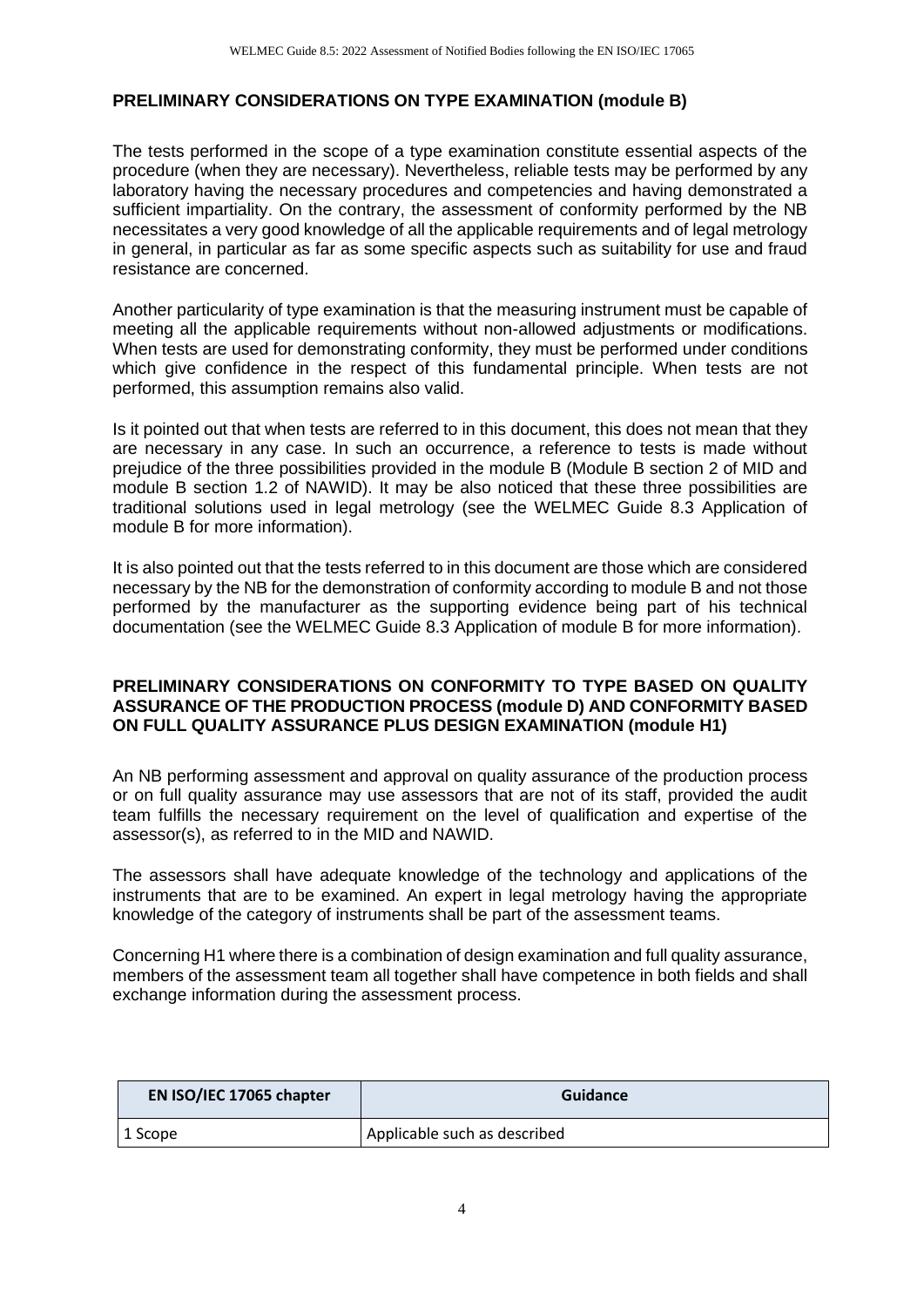| 2 Normative references               | Harmonized standards and normative documents, the list of<br>which has been published in the Official Journal of the European<br>Union, are necessary for the implementation of conformity<br>assessment in the frame of the MID and NAWID.<br>The following WELMEC guides should be considered:<br>WELMEC guide 8.0 Notified bodies directive 2014/31/EU<br>and Directive 2014/32/EU Generalities on Assessment and<br>Operation<br>WELMEC guide 4.2 Elements for deciding the appropriate<br>level of confidence in regulated measurements<br>JCGM 100:2008. GUM 1995 with minor corrections.<br>Evaluation of measurement data - Guide to the expression<br>of uncertainty in measurement. Corrected version 2010.<br>Relevant technical WELMEC guides and 8.8 for modular<br>evaluation<br>For the implementation of the conformity assessment modules, |
|--------------------------------------|-------------------------------------------------------------------------------------------------------------------------------------------------------------------------------------------------------------------------------------------------------------------------------------------------------------------------------------------------------------------------------------------------------------------------------------------------------------------------------------------------------------------------------------------------------------------------------------------------------------------------------------------------------------------------------------------------------------------------------------------------------------------------------------------------------------------------------------------------------------|
|                                      | the following WELMEC guides should also be considered:<br>Guide 8.2 for module H1 - guide 8.3 for module B<br>Guide 8.4 for module D.                                                                                                                                                                                                                                                                                                                                                                                                                                                                                                                                                                                                                                                                                                                       |
|                                      | The terminology is completed by:                                                                                                                                                                                                                                                                                                                                                                                                                                                                                                                                                                                                                                                                                                                                                                                                                            |
| 3 Terms and definitions              | VIML, International vocabulary of terms in legal metrology.<br>Ed. 2013.<br>VIM, International vocabulary of metrology. Basic and<br>general concepts and associated terms. Ed. 2012.<br>WELMEC guide 8.1 Terms and definitions in MID and their<br>relation to terms defined in other international<br>metrologically relevant documents<br>Terminology listed or referred to in annexes of the MID and<br>the NAWID                                                                                                                                                                                                                                                                                                                                                                                                                                       |
| 4 General requirements               |                                                                                                                                                                                                                                                                                                                                                                                                                                                                                                                                                                                                                                                                                                                                                                                                                                                             |
| 4.1 Legal and contractual<br>matters | Requirements of article 27 of MID or article 23 of NAWID shall be<br>considered, in particular:<br>"A conformity assessment body shall be established under national law<br>of a Member State and have legal personality."                                                                                                                                                                                                                                                                                                                                                                                                                                                                                                                                                                                                                                  |
| 4.2 Management of impartiality       | Requirements of article 27 of MID or article 23 of NAWID shall be<br>considered, in particular:<br>Section 3:<br>"A conformity assessment body shall be a third-party body independent<br>of the organisation or the measuring instrument it assesses."<br>Section 4:<br>"A conformity assessment body, its top level management and the<br>personnel responsible for carrying out the conformity assessment tasks<br>shall not be the designer, manufacturer, supplier, installer, purchaser,<br>owner, user or maintainer of the measuring instruments which they<br>assess, nor the representative of any of those parties. This shall not<br>preclude the use of assessed measuring instruments that are necessary                                                                                                                                      |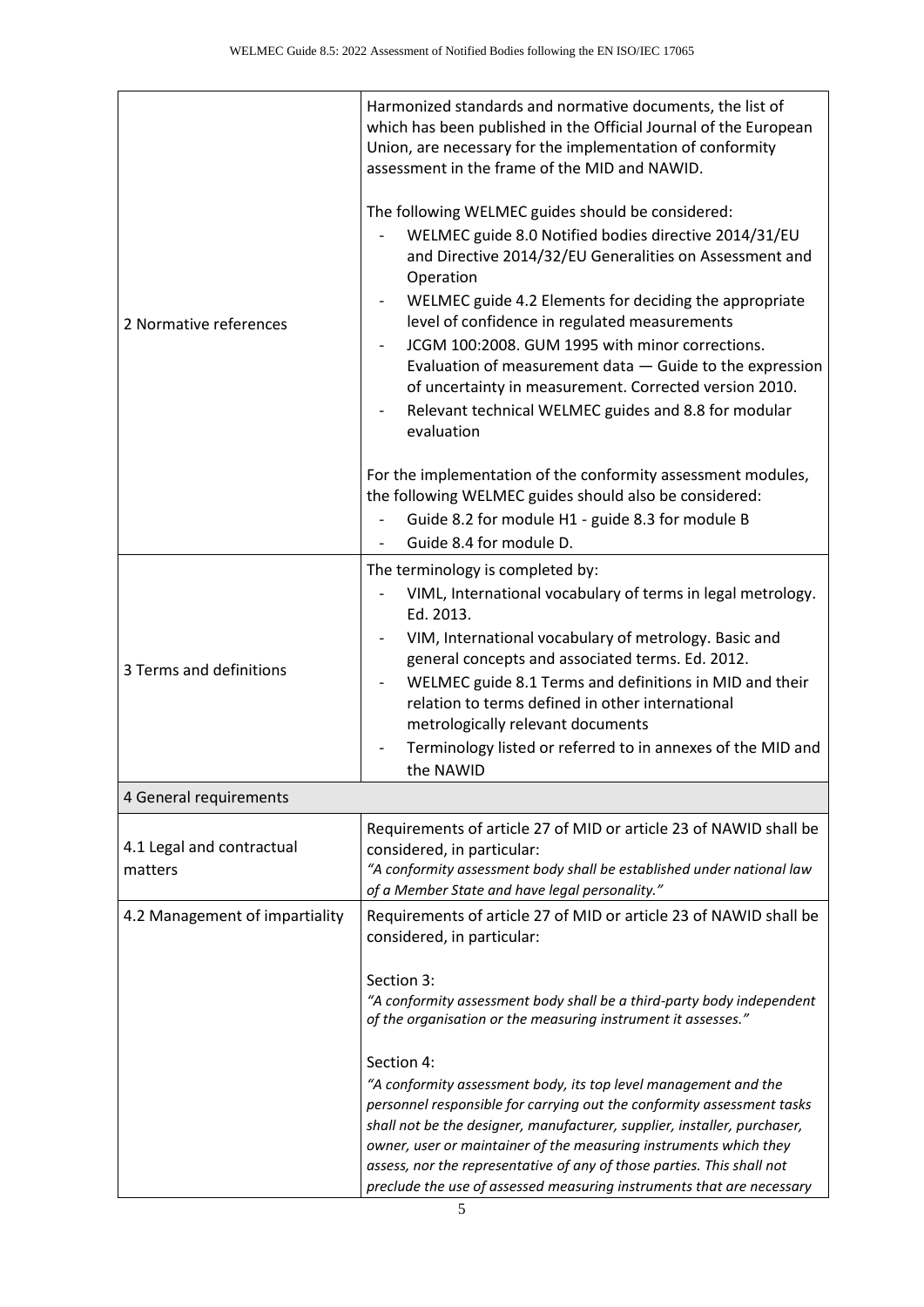| EN ISO/IEC 17065 chapter             | <b>Guidance</b>                                                                                                                                                                                                                                                                                                                                                                                                                                                                                                                                                                                                                                                                                                                                                                                                                                                        |
|--------------------------------------|------------------------------------------------------------------------------------------------------------------------------------------------------------------------------------------------------------------------------------------------------------------------------------------------------------------------------------------------------------------------------------------------------------------------------------------------------------------------------------------------------------------------------------------------------------------------------------------------------------------------------------------------------------------------------------------------------------------------------------------------------------------------------------------------------------------------------------------------------------------------|
|                                      | for the operations of the conformity assessment body or the use of such<br>measuring instruments for personal purposes.                                                                                                                                                                                                                                                                                                                                                                                                                                                                                                                                                                                                                                                                                                                                                |
|                                      | A conformity assessment body, its top level management, and the<br>personnel responsible for carrying out the conformity assessment tasks<br>shall not be directly involved in the design, manufacture, or construction,<br>the marketing, installation, use, or maintenance of those measuring<br>instruments, or represent the parties engaged in those activities. They<br>shall not engage in any activity that may conflict with their<br>independence of judgement or integrity in relation to conformity<br>assessment activities for which they are notified. This shall in particular<br>apply to consultancy services. This does not, however, preclude the<br>possibility of exchanges of technical information between the<br>manufacturer and the body for the purposes of conformity assessment.<br>This exemption is not explicitly mentioned in NAWID. |
|                                      | Conformity assessment bodies shall ensure that the activities of their<br>subsidiaries or subcontractors do not affect the confidentiality,<br>objectivity or impartiality of their conformity assessment activities."                                                                                                                                                                                                                                                                                                                                                                                                                                                                                                                                                                                                                                                 |
|                                      | Section 5:<br>"Conformity assessment bodies and their personnel shall carry out the<br>conformity assessment activities with the highest degree of professional<br>integrity and the requisite technical competence in the specific field and<br>shall be free from all pressures and inducements, particularly financial,<br>which might influence their judgement or the results of their conformity<br>assessment activities, especially as regards persons or groups of persons<br>with an interest in the results of those activities."                                                                                                                                                                                                                                                                                                                           |
|                                      | Section 8:<br>"The impartiality of the conformity assessment bodies, their top level<br>management, and of the personnel responsible for carrying out the<br>conformity assessment tasks shall be guaranteed."                                                                                                                                                                                                                                                                                                                                                                                                                                                                                                                                                                                                                                                         |
|                                      | Requirements of article 27 of MID or article 23 of NAWID shall be<br>considered, in particular:                                                                                                                                                                                                                                                                                                                                                                                                                                                                                                                                                                                                                                                                                                                                                                        |
| 4.3 Liability and financing          | Section 8:<br>"The remuneration of the top level management and personnel<br>responsible for carrying out the conformity assessment tasks of a<br>conformity assessment body shall not depend on the number of<br>assessments carried out or on the results of those assessments."                                                                                                                                                                                                                                                                                                                                                                                                                                                                                                                                                                                     |
|                                      | Section 9:<br>"Conformity assessment bodies shall take out liability insurance unless<br>liability is assumed by the State in accordance with national law, or the<br>Member State itself is directly responsible for the conformity<br>assessment."                                                                                                                                                                                                                                                                                                                                                                                                                                                                                                                                                                                                                   |
| 4.4 Non-discriminatory<br>conditions | Applicable such as described                                                                                                                                                                                                                                                                                                                                                                                                                                                                                                                                                                                                                                                                                                                                                                                                                                           |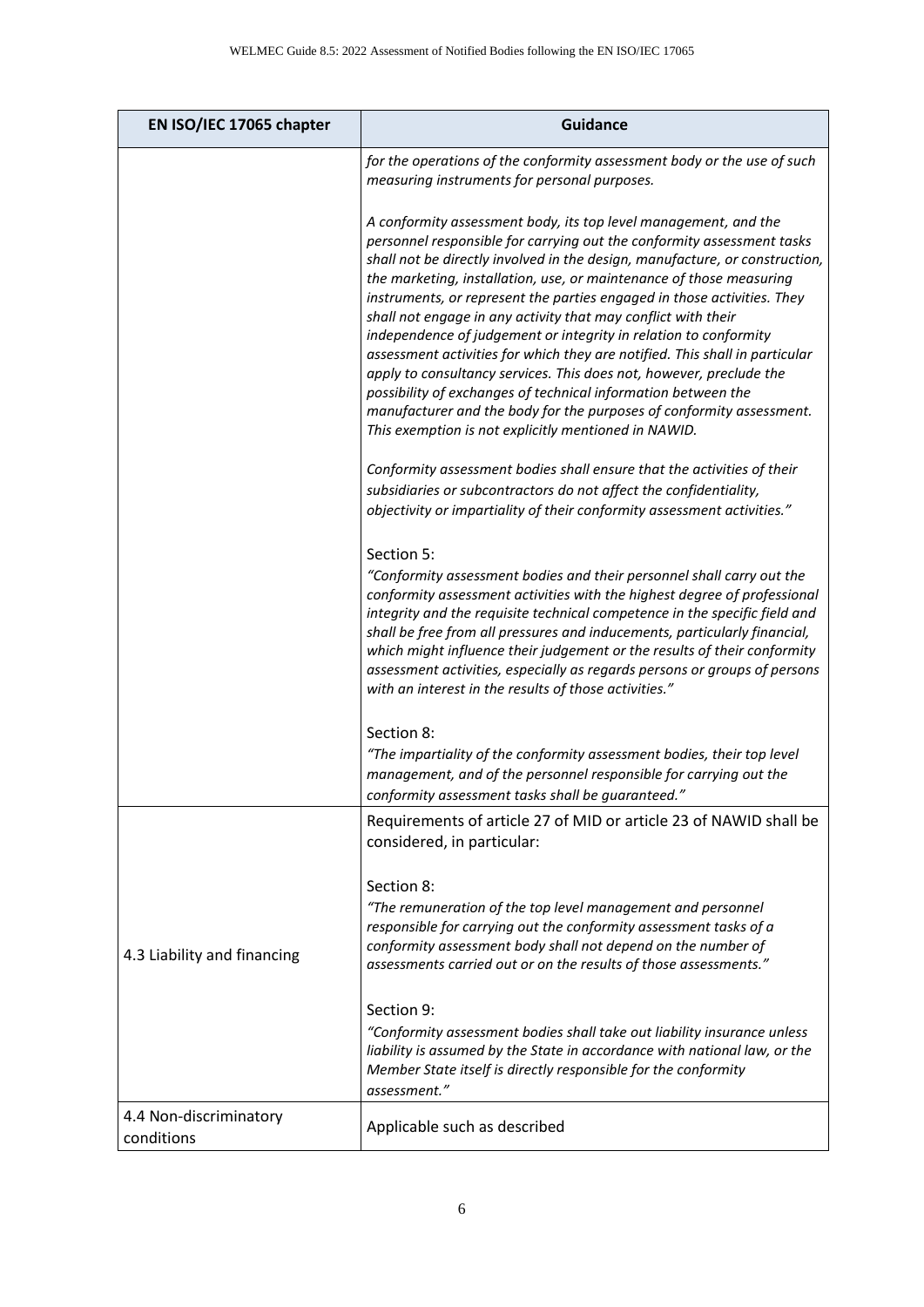| 4.5 Confidentiality | The confidentiality of information is applicable except as far as<br>the notifying authority is concerned for the purpose of<br>assessment and surveillance of the NB, and except concerning<br>information obligations applicable to the NB. |
|---------------------|-----------------------------------------------------------------------------------------------------------------------------------------------------------------------------------------------------------------------------------------------|
|---------------------|-----------------------------------------------------------------------------------------------------------------------------------------------------------------------------------------------------------------------------------------------|

| EN ISO/IEC 17065 chapter                           | <b>Guidance</b>                                                                                                                                                                                                                                                                                                                                                                                                                                                                                                  |
|----------------------------------------------------|------------------------------------------------------------------------------------------------------------------------------------------------------------------------------------------------------------------------------------------------------------------------------------------------------------------------------------------------------------------------------------------------------------------------------------------------------------------------------------------------------------------|
|                                                    | Requirements of article 27 of MID or article 23 of NAWID shall be<br>considered, in particular:<br>Section 10:<br>"The personnel of a conformity assessment body shall observe<br>professional secrecy with regard to all information obtained in carrying<br>out their tasks under Annex II or any provision of national law giving<br>effect to it, except in relation to the competent authorities of the<br>Member State in which its activities are carried out. Proprietary rights<br>shall be protected." |
|                                                    | Section 9 Annex II, module B of MID or section 1.8 Annex II,<br>module B of NAWI, and Section 4.5 Annex II, module H1 of MID:<br>"Commission, the Member States, and the other notified bodies may, on<br>request, obtain a copy of the EU design examination certificates and/or<br>additions thereto. On request, the Commission and the Member States<br>may obtain a copy of the technical documentation and of the results of<br>the examinations carried out by the notified body."                        |
| 4.6 Publicly available information                 | Applicable such as described                                                                                                                                                                                                                                                                                                                                                                                                                                                                                     |
| 5 Structural requirements                          |                                                                                                                                                                                                                                                                                                                                                                                                                                                                                                                  |
| 5.1 Organizational structure and<br>top management | Applicable such as described                                                                                                                                                                                                                                                                                                                                                                                                                                                                                     |
| 5.2 Mechanism for safeguarding<br>impartiality     | Applicable such as described                                                                                                                                                                                                                                                                                                                                                                                                                                                                                     |
| 6 Resource requirements                            |                                                                                                                                                                                                                                                                                                                                                                                                                                                                                                                  |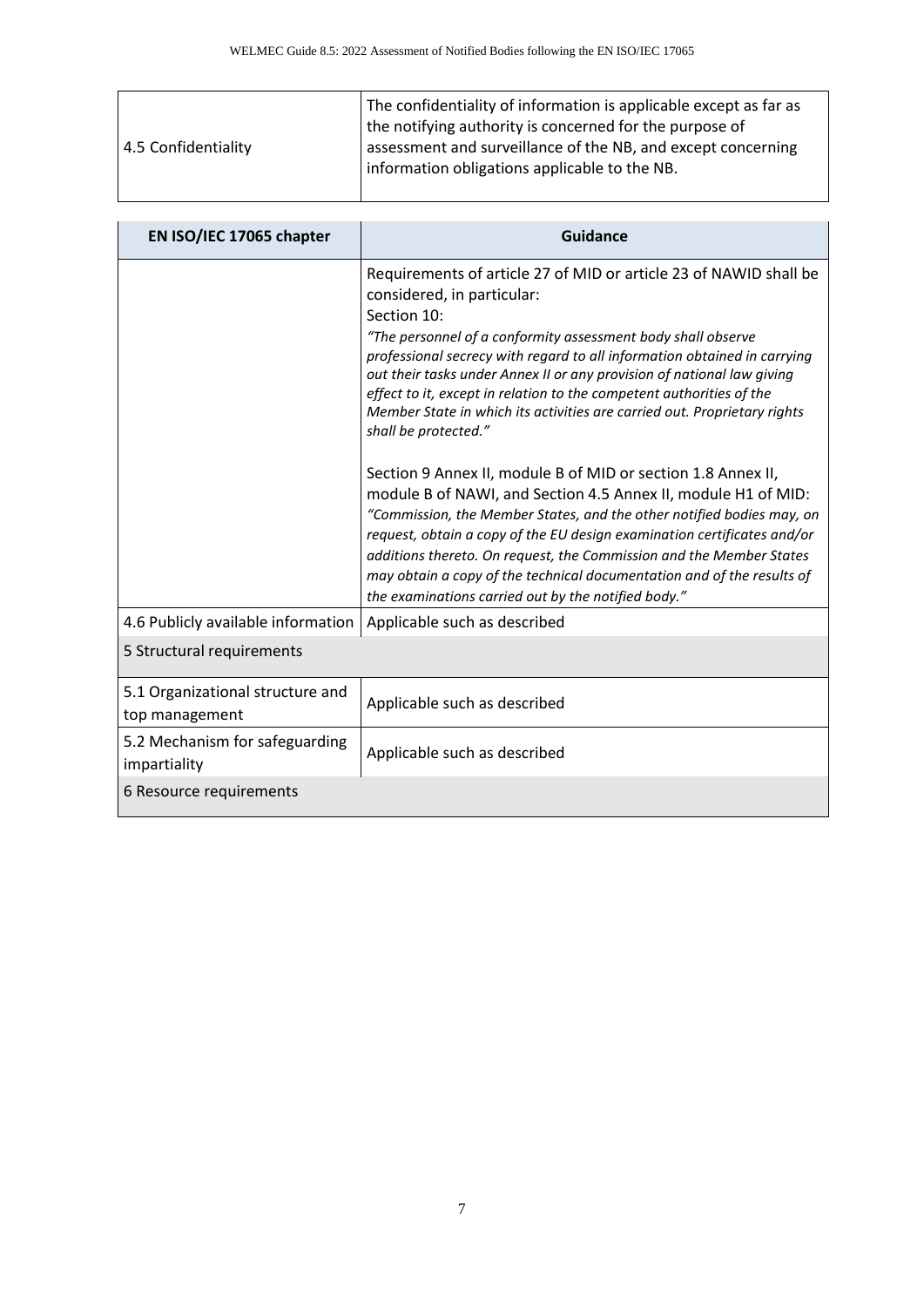|                                  | The criteria for the competence of the personnel in charge of<br>examinations, tests and judgement should include a good<br>knowledge of the relevant harmonized standard and/or<br>normative documents.                                                                                                                                                                                        |
|----------------------------------|-------------------------------------------------------------------------------------------------------------------------------------------------------------------------------------------------------------------------------------------------------------------------------------------------------------------------------------------------------------------------------------------------|
|                                  | The following requirements shall be considered:                                                                                                                                                                                                                                                                                                                                                 |
|                                  | Section 7, article 27 of MID or section 7, article 23 of NAWID:                                                                                                                                                                                                                                                                                                                                 |
|                                  | "The personnel responsible for carrying out conformity assessment tasks<br>shall have the following:                                                                                                                                                                                                                                                                                            |
| 6.1 Certification body personnel | sound technical and vocational training covering all the<br>(a)<br>conformity assessment activities in relation to which the<br>conformity assessment body has been notified;                                                                                                                                                                                                                   |
|                                  | satisfactory knowledge of the requirements of the assessments<br>(b)<br>they carry out and adequate authority to carry out those<br>assessments;                                                                                                                                                                                                                                                |
|                                  | appropriate knowledge and understanding of the essential<br>(c)<br>requirements set out in Annex I and in the relevant instrument-<br>specific Annexes, of the applicable harmonized standards and<br>normative documents, and of the relevant provisions of Union<br>harmonization legislation and of national legislation;<br>the ability to draw up certificates, records and reports<br>(d) |
|                                  | demonstrating that assessments have been carried out."                                                                                                                                                                                                                                                                                                                                          |
|                                  | Section 11, article 27 of MID or section 11, article 23 of NAWID:                                                                                                                                                                                                                                                                                                                               |
|                                  | "Conformity assessment bodies shall participate in, or ensure that their                                                                                                                                                                                                                                                                                                                        |
|                                  | personnel responsible for carrying out the conformity assessment tasks                                                                                                                                                                                                                                                                                                                          |
|                                  | are informed of, the relevant standardization activities and the activities                                                                                                                                                                                                                                                                                                                     |
|                                  | of the notified body coordination group established under the relevant                                                                                                                                                                                                                                                                                                                          |

| EN ISO/IEC 17065 chapter | Guidance                                                                                                                                                                                                                                                                                                       |
|--------------------------|----------------------------------------------------------------------------------------------------------------------------------------------------------------------------------------------------------------------------------------------------------------------------------------------------------------|
|                          | Union harmonization legislation and shall apply as general guidance the<br>administrative decisions and documents produced as a result of the work<br>of that group."                                                                                                                                          |
|                          | It should in particular be verified that the NB has a good<br>knowledge of the WELMEC guides and of the work done at the<br>level of NOBOMET, where applicable.                                                                                                                                                |
|                          | For modules D and H1, in addition to experience in quality<br>management systems, the auditing team shall have at least one<br>member with experience in evaluation in the relevant instrument<br>field and instrument technology concerned, and knowledge of<br>the applicable requirements of the MID/NAWID. |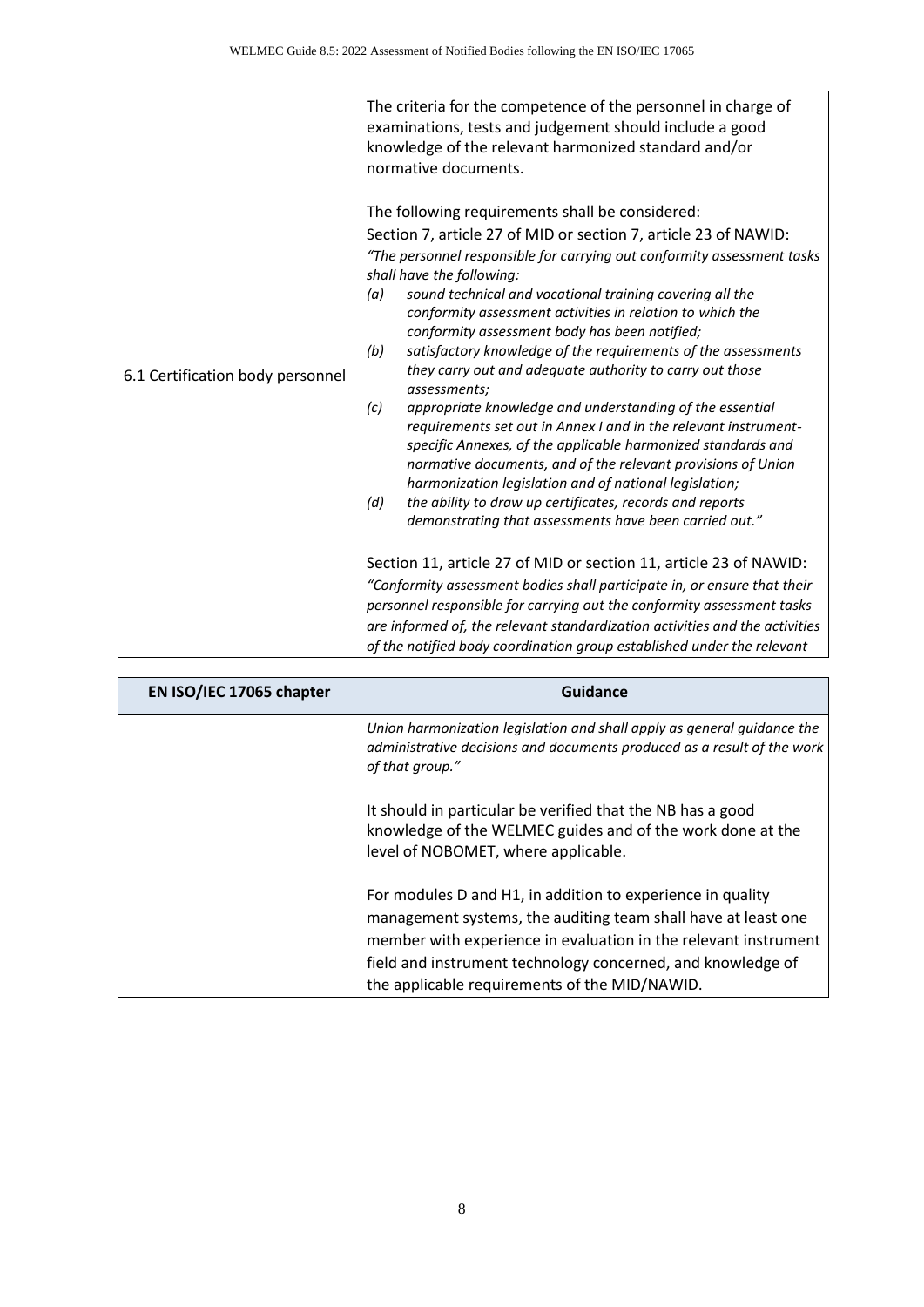|                              | EN ISO/IEC 17025 sets out the general requirements a laboratory<br>must meet if it is to be recognized as competent to carry out<br>testing and/or calibration during type examination (module B)<br>and design examination (module H1).                                                                                                                                                                                                                                                                                                                                                                                                                                                                                                                                                                                                                                                                                                                                                                   |
|------------------------------|------------------------------------------------------------------------------------------------------------------------------------------------------------------------------------------------------------------------------------------------------------------------------------------------------------------------------------------------------------------------------------------------------------------------------------------------------------------------------------------------------------------------------------------------------------------------------------------------------------------------------------------------------------------------------------------------------------------------------------------------------------------------------------------------------------------------------------------------------------------------------------------------------------------------------------------------------------------------------------------------------------|
| 6.2 Resources for evaluation | For modules D and H1, the management system assessment<br>aspects have to be carried out in accordance with the applicable<br>requirement ISO/IEC 17021 namely paragraph 9.                                                                                                                                                                                                                                                                                                                                                                                                                                                                                                                                                                                                                                                                                                                                                                                                                                |
|                              | Article 27 of MID and article 23 of NAWID, section 6 in particular<br>the last paragraph shall be considered:<br>"A conformity assessment body shall have the means necessary to<br>perform the technical and administrative tasks connected with the<br>conformity assessment activities in an appropriate manner and shall<br>have access to all necessary equipment or facilities."                                                                                                                                                                                                                                                                                                                                                                                                                                                                                                                                                                                                                     |
|                              | As regards the Subsidiaries of and subcontracting by notified<br>bodies, the requirements of article 29 of the MID and 25 of the<br>NAWID shall be considered:<br>"Where a notified body subcontracts specific tasks connected with<br>1.<br>conformity assessment or has recourse to a subsidiary, it shall<br>ensure that the subcontractor or the subsidiary meets the<br>requirements set out in Article 27 and shall inform the notifying<br>authority accordingly.<br>2.<br>Notified bodies shall take full responsibility for the tasks<br>performed by subcontractors or subsidiaries wherever these are<br>established.<br>3.<br>Activities may be subcontracted or carried out by a subsidiary only<br>with the agreement of the client.<br>Notified bodies shall keep at the disposal of the notifying authority<br>4.<br>the relevant documents concerning the assessment of the<br>qualifications of the subcontractor or the subsidiary and the work<br>carried out by them under Annex II." |
|                              | Regarding facilities and equipment, the Directive 2014/32 does<br>not specify suitable locations and conditions for initial<br>verifications. The notified body shall ensure that the initial<br>verification will be performed in a location and under such<br>conditions that the MI in use will meet all of the applicable<br>requirements when properly installed.                                                                                                                                                                                                                                                                                                                                                                                                                                                                                                                                                                                                                                     |
|                              | This shall include specific tests specified in type examination<br>certificates, all applicable provisions of relevant WELMEC Guides,<br>and harmonized standards or normative documents.                                                                                                                                                                                                                                                                                                                                                                                                                                                                                                                                                                                                                                                                                                                                                                                                                  |
|                              | The Directive 2014/31 has specific requirements with regard to<br>verifications. The initial verification may be carried out at the<br>manufacturer's work or any other location if the gravity value at<br>the place of putting into service is taken into consideration and<br>transport to the place of use does not require a dismantling of the<br>instrument, the putting into service at the place of use does not<br>require assembly of the instrument or it undergoes other                                                                                                                                                                                                                                                                                                                                                                                                                                                                                                                      |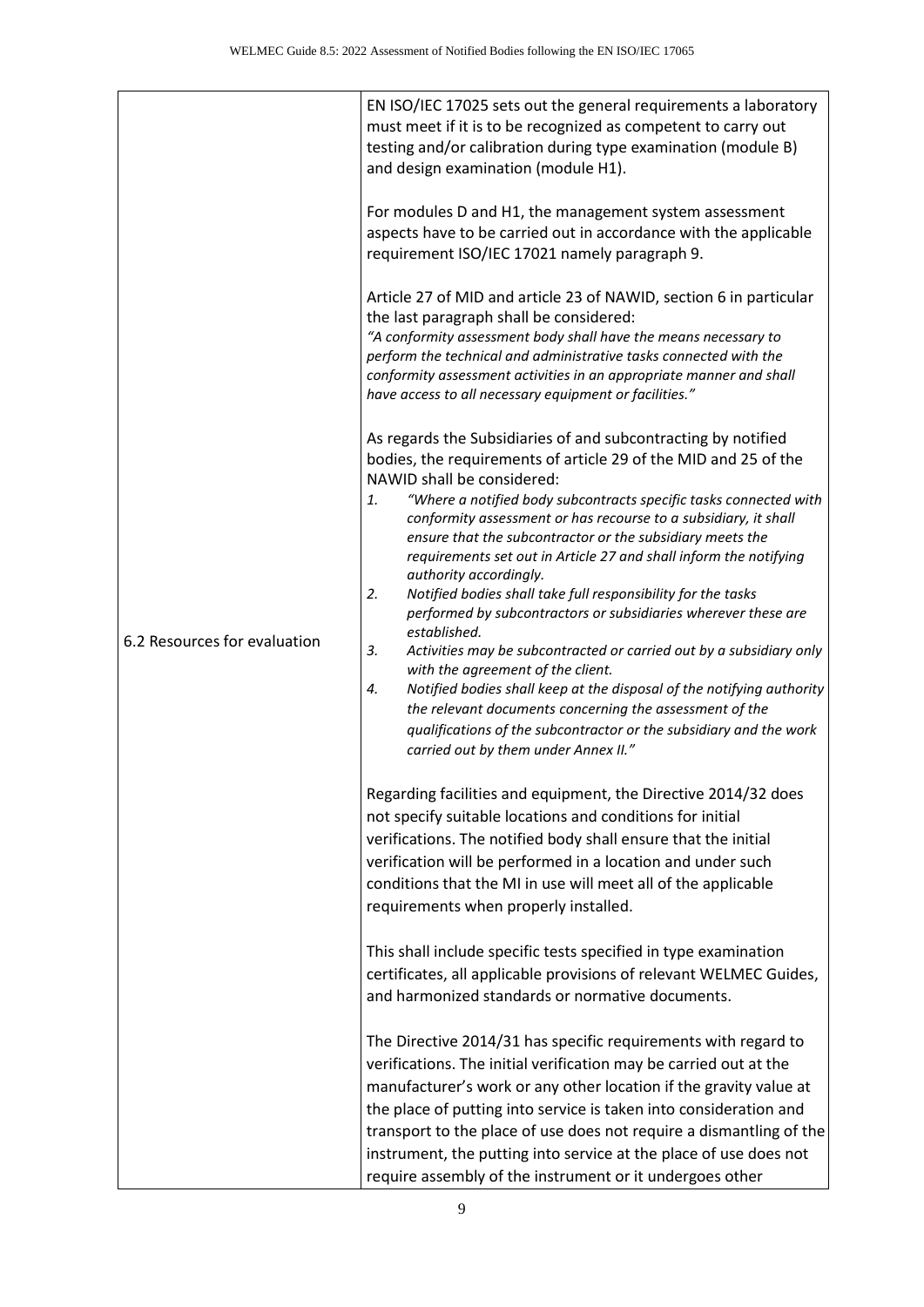|                        | technical installation work likely to affect the instrument's<br>performance.<br>As with Directive 2014/32 the initial verification shall include any<br>specific tests specified in the type examination certificate, and all<br>applicable provisions in relevant harmonized standards or<br><b>WELMEC</b> documents |
|------------------------|------------------------------------------------------------------------------------------------------------------------------------------------------------------------------------------------------------------------------------------------------------------------------------------------------------------------|
| 7 Process requirements |                                                                                                                                                                                                                                                                                                                        |
| 7.1 General            | Applicable such as described                                                                                                                                                                                                                                                                                           |
| 7.2 Application        | For Modules B, D, and H1 the technical documentation as<br>described in article 18 of the MID or annex II 1.3.c of the NAWID<br>is part of the necessary information to complete the certification<br>process.                                                                                                         |

| EN ISO/IEC 17065 chapter | <b>Guidance</b>                                                                                                                                                                                                                                                                                                 |
|--------------------------|-----------------------------------------------------------------------------------------------------------------------------------------------------------------------------------------------------------------------------------------------------------------------------------------------------------------|
|                          | For module B, the notified body shall obtain the application in<br>line with section 3 Annex II, module B of MID, or section 1.3<br>Annex II, module B of NAWID.                                                                                                                                                |
|                          | For module D, the notified body shall obtain the application in<br>line with section 3.1 Annex II, module D of MID, or section 2.3.1<br>Annex II, module D of NAWID.                                                                                                                                            |
|                          | For module H1, the notified body shall obtain the application in<br>line with sections 3.1 and 4.2 Annex II, module H1 of MID.                                                                                                                                                                                  |
|                          | The application for type examination can be supported by<br>evaluation, part (or tests for NAWI or AWI) certificates according<br>to the provisions of the WELMEC guide 8.8. In this case, the<br>associated evaluation reports are part of the necessary<br>information to complete the certification process. |
| 7.3 Application review   | Applicable such as described                                                                                                                                                                                                                                                                                    |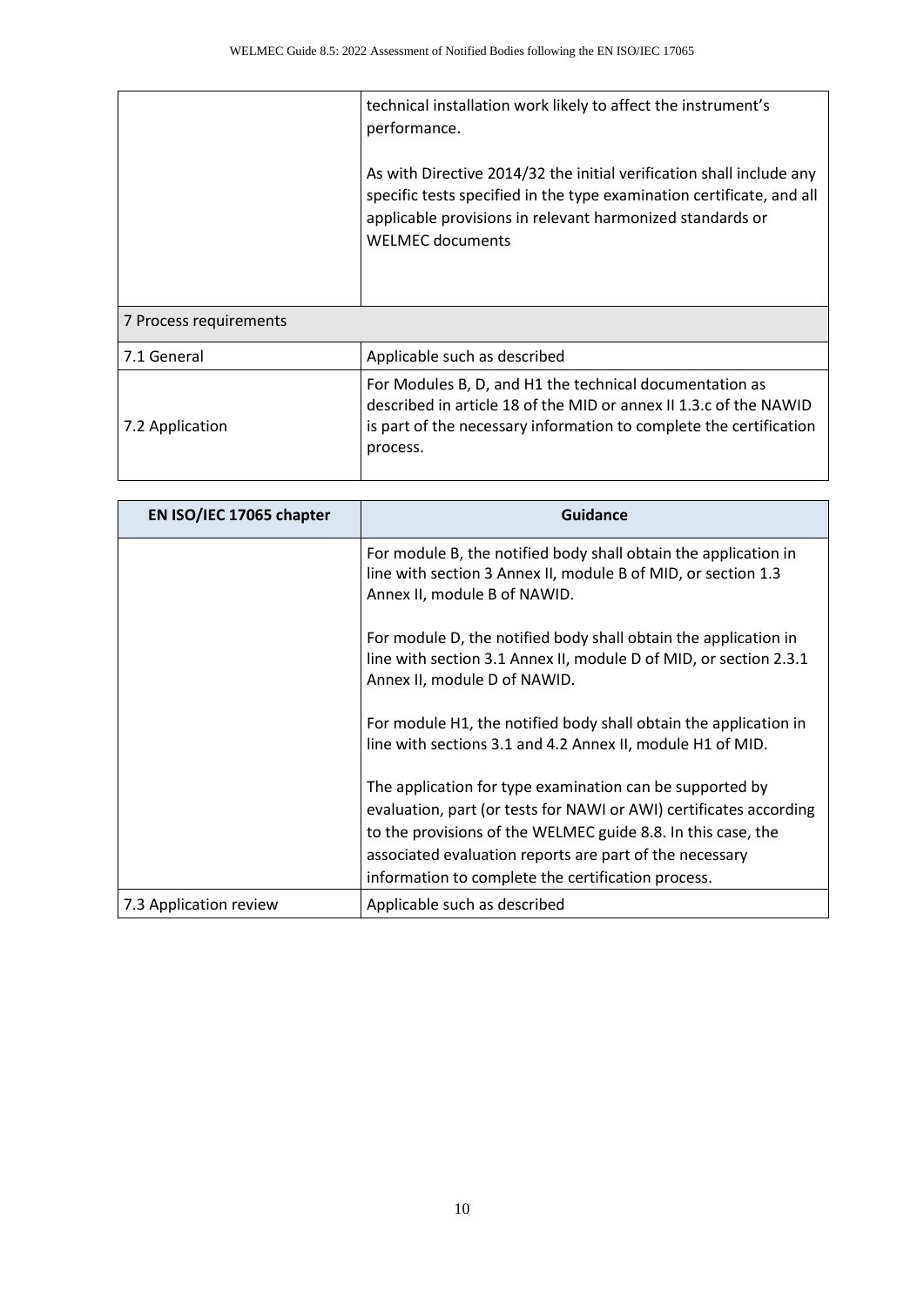| 7.4 Evaluation                         | When an application for type examination is supported by<br>evaluation, part (or test for NAWI or AWI) certificates, the<br>provisions of the WELMEC guide 8.8 are applicable.                                                                                                |
|----------------------------------------|-------------------------------------------------------------------------------------------------------------------------------------------------------------------------------------------------------------------------------------------------------------------------------|
|                                        | For modules B and F, the notified body shall draw up an<br>evaluation report that records the results of all evaluation<br>activities. When relevant, evaluation reports and/or test reports<br>should use the format prescribed in OIML recommendations or<br>WELMEC guides. |
|                                        | For modules D and H1, the results of the evaluation of the<br>management system should be gathered in an audit or<br>evaluation report.                                                                                                                                       |
|                                        | For module F, in the case of verifications based on statistical<br>methods, it shall be established that the criteria laid down in point<br>5.3 of Annex II module F of MID are met. Concerning NAWI, all<br>instruments shall be individually examined.                      |
|                                        | A list should be kept up-to-date, indicating for each category of<br>measuring instruments, the qualified persons that perform each<br>evaluation tasks.                                                                                                                      |
| 7.5 Review                             | Applicable such as described                                                                                                                                                                                                                                                  |
|                                        | For type examination certificate (module B), the requirements of<br>section 6 Annex II module B of MID or section 1.6 Annex II<br>module B of NAWID shall be considered.                                                                                                      |
| 7.6 Certification decision             | For module F, the requirements of section 3 Annex II module F of<br>MID or section 4.3 Annex II module F of NAWID shall be<br>considered.                                                                                                                                     |
|                                        | For the design examination certificate (module H1), the<br>requirements of section 4.3 Annex II module H1 of MID shall be<br>considered.                                                                                                                                      |
| 7.7 Certification documentation        | Applicable such as described                                                                                                                                                                                                                                                  |
| 7.8 Directory of certified<br>products | For type examination certificate (module B), the requirements of<br>section 9 Annex II module B of MID or section 1.8 Annex II<br>module B of NAWID shall be considered.                                                                                                      |

| EN ISO/IEC 17065 chapter | Guidance                                                                                                                                  |
|--------------------------|-------------------------------------------------------------------------------------------------------------------------------------------|
|                          | For module D, the requirements of section 7 Annex II module D<br>of MID or section 2.7 Annex II module D of NAWID shall be<br>considered. |
|                          | For module F, the requirements of section 3 Annex II module F of<br>MID or section 4.3 Annex II module F of NAWID shall be<br>considered. |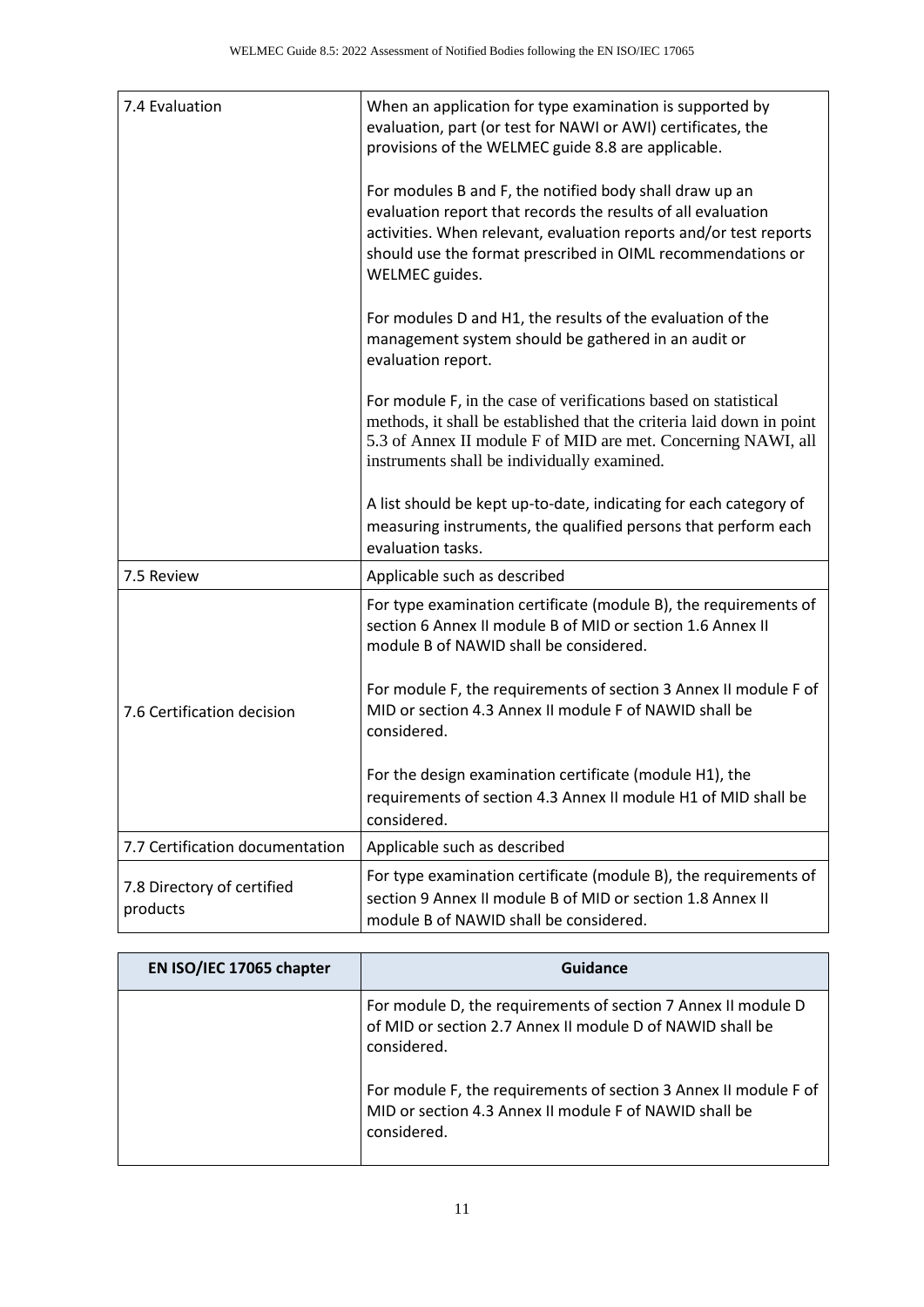|                                                                              | For module H1, the requirements of section 3.6 and 4.5 Annex II<br>module H1 of MID shall be considered.                                                                                                                                                                                                                                                                                                                                                                                                                                                                                                                                                                                                                                                                                                                                                                                                                                                    |
|------------------------------------------------------------------------------|-------------------------------------------------------------------------------------------------------------------------------------------------------------------------------------------------------------------------------------------------------------------------------------------------------------------------------------------------------------------------------------------------------------------------------------------------------------------------------------------------------------------------------------------------------------------------------------------------------------------------------------------------------------------------------------------------------------------------------------------------------------------------------------------------------------------------------------------------------------------------------------------------------------------------------------------------------------|
|                                                                              | For MID certificates according to modules B, D, and H1, the<br>notified body shall participate in the WELMEC information<br>exchange system based on national databases.                                                                                                                                                                                                                                                                                                                                                                                                                                                                                                                                                                                                                                                                                                                                                                                    |
|                                                                              | For module D, the requirements of section 4 Annex II module D<br>of MID or section 2.4 Annex II module D of NAWID shall be<br>considered.                                                                                                                                                                                                                                                                                                                                                                                                                                                                                                                                                                                                                                                                                                                                                                                                                   |
| 7.9 Surveillance                                                             | Module F no activities by the notified body are required.                                                                                                                                                                                                                                                                                                                                                                                                                                                                                                                                                                                                                                                                                                                                                                                                                                                                                                   |
|                                                                              | For module H1, the requirements of section 5 Annex II module<br>H1 of MID shall be considered.                                                                                                                                                                                                                                                                                                                                                                                                                                                                                                                                                                                                                                                                                                                                                                                                                                                              |
| 7.10 Changes affecting<br>certification                                      | Applicable such as described                                                                                                                                                                                                                                                                                                                                                                                                                                                                                                                                                                                                                                                                                                                                                                                                                                                                                                                                |
|                                                                              | For type examination certificate (module B), the requirements of<br>section 9 Annex II module B of MID or section 1.8 Annex II<br>module B of NAWID shall be considered.                                                                                                                                                                                                                                                                                                                                                                                                                                                                                                                                                                                                                                                                                                                                                                                    |
|                                                                              | For module D, the requirements of section 7 Annex II module D<br>of MID or section 2.7 Annex II module D of NAWID shall be<br>considered.                                                                                                                                                                                                                                                                                                                                                                                                                                                                                                                                                                                                                                                                                                                                                                                                                   |
|                                                                              | For module H1, the requirements of sections 3.6 and 4.5 Annex II<br>module H1 of MID shall be considered.                                                                                                                                                                                                                                                                                                                                                                                                                                                                                                                                                                                                                                                                                                                                                                                                                                                   |
| 7.11 Termination, reduction,<br>suspension or withdrawal of<br>certification | The requirements of articles 36 and 38 of the MID and articles 31<br>and 33 of the NAWID shall be considered.<br>"Operational obligations of notified bodies<br>Notified bodies shall carry out conformity assessments in<br>1.<br>accordance with the conformity assessment procedures provided<br>for in Annex II. 2. Conformity assessments shall be carried out in<br>a proportionate manner, avoiding unnecessary burdens for<br>economic operators. Conformity assessment bodies shall perform<br>their activities taking due account of the size of an undertaking,<br>the sector in which it operates, its structure, the degree of<br>complexity of the measuring instrument technology in question<br>and the mass or serial nature of the production process.<br>In so doing they shall nevertheless respect the degree of rigour<br>and the level of protection required for the compliance of the<br>measuring instrument with this Directive. |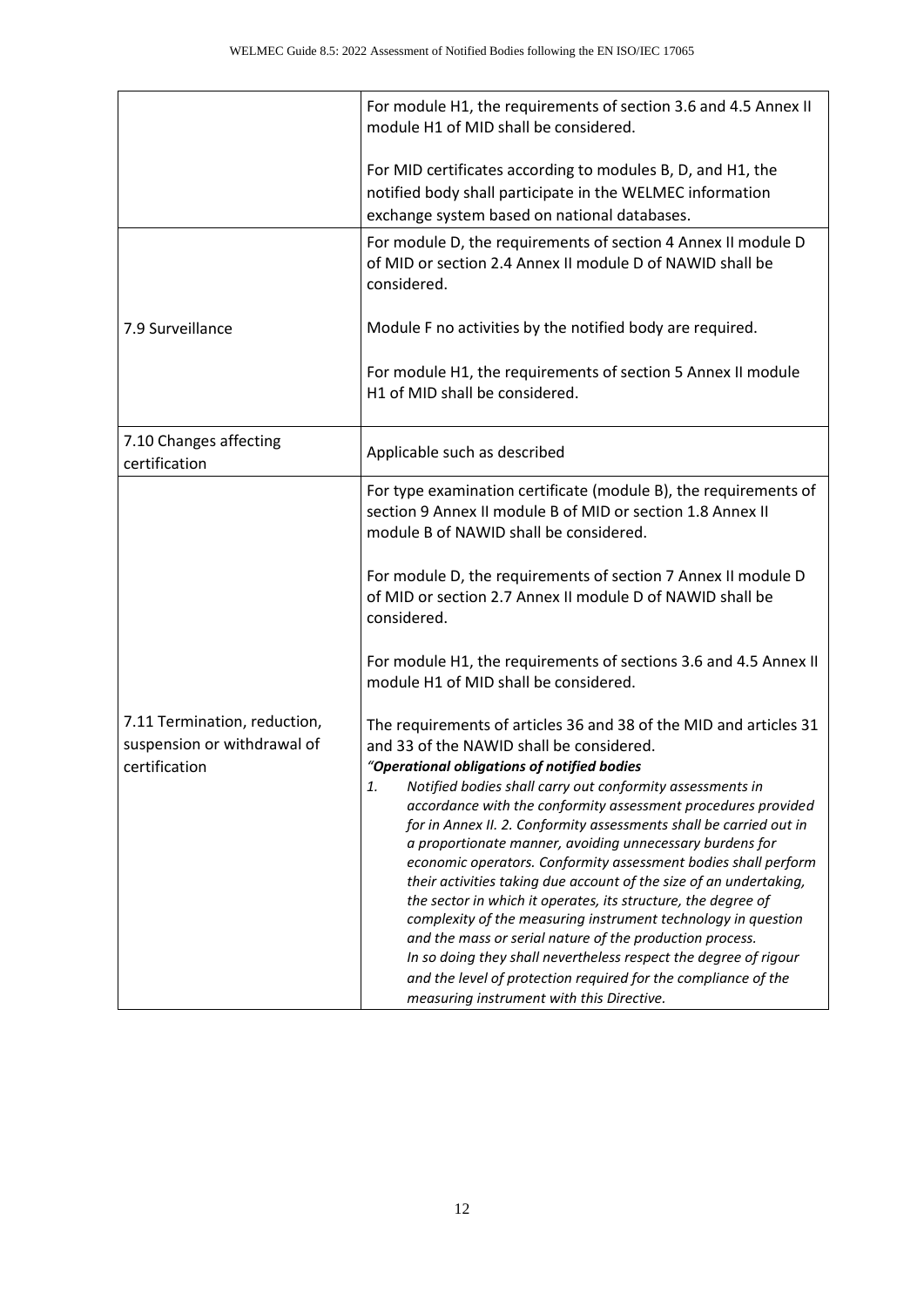| EN ISO/IEC 17065 chapter                                                                                                                 | <b>Guidance</b>                                                                                                                                                                                                                                                                                                                                                                                                                                                                                                                                                                                                                                                                                                                                                                                                                                                                                                                                                                                                                                                                                                                                                                                                                                                                                                                                                                                                                                                                                                                                                                                                                                                                                                                                                                                             |
|------------------------------------------------------------------------------------------------------------------------------------------|-------------------------------------------------------------------------------------------------------------------------------------------------------------------------------------------------------------------------------------------------------------------------------------------------------------------------------------------------------------------------------------------------------------------------------------------------------------------------------------------------------------------------------------------------------------------------------------------------------------------------------------------------------------------------------------------------------------------------------------------------------------------------------------------------------------------------------------------------------------------------------------------------------------------------------------------------------------------------------------------------------------------------------------------------------------------------------------------------------------------------------------------------------------------------------------------------------------------------------------------------------------------------------------------------------------------------------------------------------------------------------------------------------------------------------------------------------------------------------------------------------------------------------------------------------------------------------------------------------------------------------------------------------------------------------------------------------------------------------------------------------------------------------------------------------------|
|                                                                                                                                          | 2.<br>Where a notified body finds that the essential requirements set<br>out in Annex I and in the relevant instrument-specific Annexes or<br>corresponding harmonised standards, normative documents or<br>other technical specifications have not been met by a<br>manufacturer, it shall require that manufacturer to take<br>appropriate corrective measures and shall not issue a certificate<br>of conformity.<br>3.<br>Where, in the course of the monitoring of conformity following<br>the issue of a certificate, a notified body finds that a measuring<br>instrument no longer complies, it shall require the manufacturer<br>to take appropriate corrective measures and shall suspend or<br>withdraw the certificate if necessary.<br>Where corrective measures are not taken or do not have the<br>4.<br>required effect, the notified body shall restrict, suspend or<br>withdraw any certificates, as appropriate."<br>"Information obligation on notified bodies<br>1. Notified bodies shall inform the notifying authority of the following:<br>(a) any refusal, restriction, suspension or withdrawal of a<br>certificate;<br>(b) any circumstances affecting the scope of or conditions for<br>notification;<br>(c) any request for information which they have received from<br>market surveillance authorities regarding conformity<br>assessment activities;<br>(d) on request, conformity assessment activities performed within<br>the scope of their notification and any other activity<br>performed, including cross-border activities and<br>subcontracting.<br>2. Notified bodies shall provide the other bodies notified under this<br>Directive carrying out similar conformity assessment activities<br>covering the same measuring instruments with relevant information |
|                                                                                                                                          | on issues relating to negative and, on request, positive conformity<br>assessment results."                                                                                                                                                                                                                                                                                                                                                                                                                                                                                                                                                                                                                                                                                                                                                                                                                                                                                                                                                                                                                                                                                                                                                                                                                                                                                                                                                                                                                                                                                                                                                                                                                                                                                                                 |
| 7.12 Records                                                                                                                             | Applicable such as described                                                                                                                                                                                                                                                                                                                                                                                                                                                                                                                                                                                                                                                                                                                                                                                                                                                                                                                                                                                                                                                                                                                                                                                                                                                                                                                                                                                                                                                                                                                                                                                                                                                                                                                                                                                |
| 7.13 Complaints and appeals                                                                                                              | The requirements of article 37 of MID or article 32 of NAWID<br>shall be considered.<br>"Appeal against decisions of notified bodies<br>Member States shall ensure that an appeal procedure against decisions<br>of the notified bodies is available."                                                                                                                                                                                                                                                                                                                                                                                                                                                                                                                                                                                                                                                                                                                                                                                                                                                                                                                                                                                                                                                                                                                                                                                                                                                                                                                                                                                                                                                                                                                                                      |
| 8 Management system requirements                                                                                                         |                                                                                                                                                                                                                                                                                                                                                                                                                                                                                                                                                                                                                                                                                                                                                                                                                                                                                                                                                                                                                                                                                                                                                                                                                                                                                                                                                                                                                                                                                                                                                                                                                                                                                                                                                                                                             |
| 8.1 Options                                                                                                                              | The management system shall include the procedures and<br>policies foreseen in article 27 section 6.b & 6.c of the MID or<br>article 23 section 6.b & 6.c of the NAWID.                                                                                                                                                                                                                                                                                                                                                                                                                                                                                                                                                                                                                                                                                                                                                                                                                                                                                                                                                                                                                                                                                                                                                                                                                                                                                                                                                                                                                                                                                                                                                                                                                                     |
| 8.2 General management system<br>documentation (Option A)<br>8.3 Control of documents<br>(Option A)<br>8.4 Control of records (Option A) | Applicable such as described                                                                                                                                                                                                                                                                                                                                                                                                                                                                                                                                                                                                                                                                                                                                                                                                                                                                                                                                                                                                                                                                                                                                                                                                                                                                                                                                                                                                                                                                                                                                                                                                                                                                                                                                                                                |